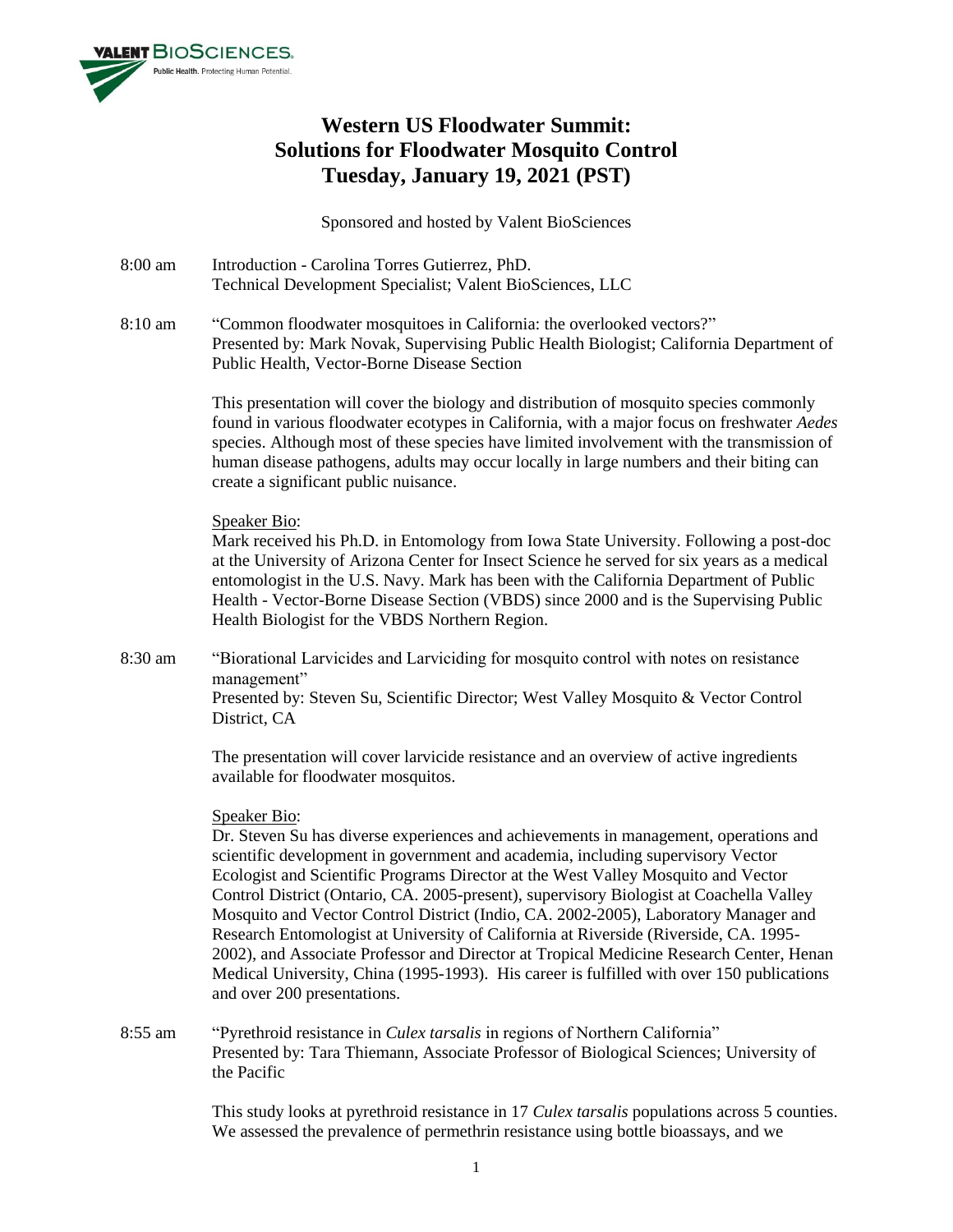explored mechanisms of resistance by testing the levels of detoxifying enzymes and by looking for the presence of the knockdown resistance (kdr) genetic mutation.

### Speaker Bio:

Dr. Tara Thiemann is an Associate Professor of Biological Sciences at University of the Pacific. She was born and raised in Missouri, receiving her B.S. and M.S. in Biology at Truman State University in Kirksville, MO. She then moved to California to pursue graduate work at University of California Davis. Dr. Thiemann graduated from UC Davis in 2011 with a Ph.D. in Entomology and a Designated Emphasis in the Biology of Vectorborne Diseases. Her dissertation focused on the blood feeding patterns of the *Culex pipiens* complex and *Culex tarsalis*, two primary vectors of West Nile virus in California. At Pacific, Dr. Thiemann continues to study mosquitoes, while training both undergraduate and graduate students in her research lab. Projects include continued exploration of the blood feeding patterns of California mosquitoes, studying the transmission of dog heartworm, and characterizing insecticide resistance in local populations of *Culex tarsalis*.

9:15 am "Floodwater mosquito management in the western USA" Presented by: Peter DeChant, Chief Executive Officer; DeChant Vector Solutions LLC (DVS)

Larval control solutions in flood plains/irrigation habitats.

#### Speaker Bio:

Peter DeChant has been working in the mosquito and vector control profession since 1978 when he joined Multnomah County Vector Control (Portland, Oregon) as a field technician. In 1983, he advanced to become Chief Sanitarian and managed the program until 1997 when he joined Abbott Laboratories (now Valent BioSciences LLC) Public Health Business Unit. At Valent BioSciences (VBC), he held positions of increasing responsibility in technical and commercial development of biorational mosquito control products and retired in July of 2020 from the position of Global Technical Manager. During his tenure at VBC, Peter achieved multiple patents and received the AMCA Industry Award for his contributions to mosquito control. He recently formed DVS and became certified as a Pesticide Consultant in Oregon in order to continue contributing to public health vector control on a part-time basis. Peter has been an active member of AMCA since 1987, serving as North Pacific Regional Director and on various committees. He also served as President and Executive Director of the Northwest Mosquito and Vector Control Association and is active in various other scientific societies.

9:35 am "Managed Wetland Mosquito Control Strategies" Presented by: Marty Scholl, Ecological Management Supervisor; Sacramento-Yolo Mosquito & Vector Control District, CA

> Managed wetlands are typically flooded, drained, and maintained seasonally for waterfowl habitat. This presentation will briefly describe the protocols the Sacramento-Yolo Mosquito and Vector Control District has established for sound IPM including the implementation of wetland BMPs, timing of flooding, larvicide rotation and use of UAS technologies.

### Speaker Bio:

Marty Scholl is the Ecological Management Supervisor for the Sacramento-Yolo Mosquito and Vector Control District. Marty oversees the District's BMP programs including Source Reduction, Wetland Management, Environmental Planning, Green Pool enforcement, and Unmanned Aerial Technologies (UAS).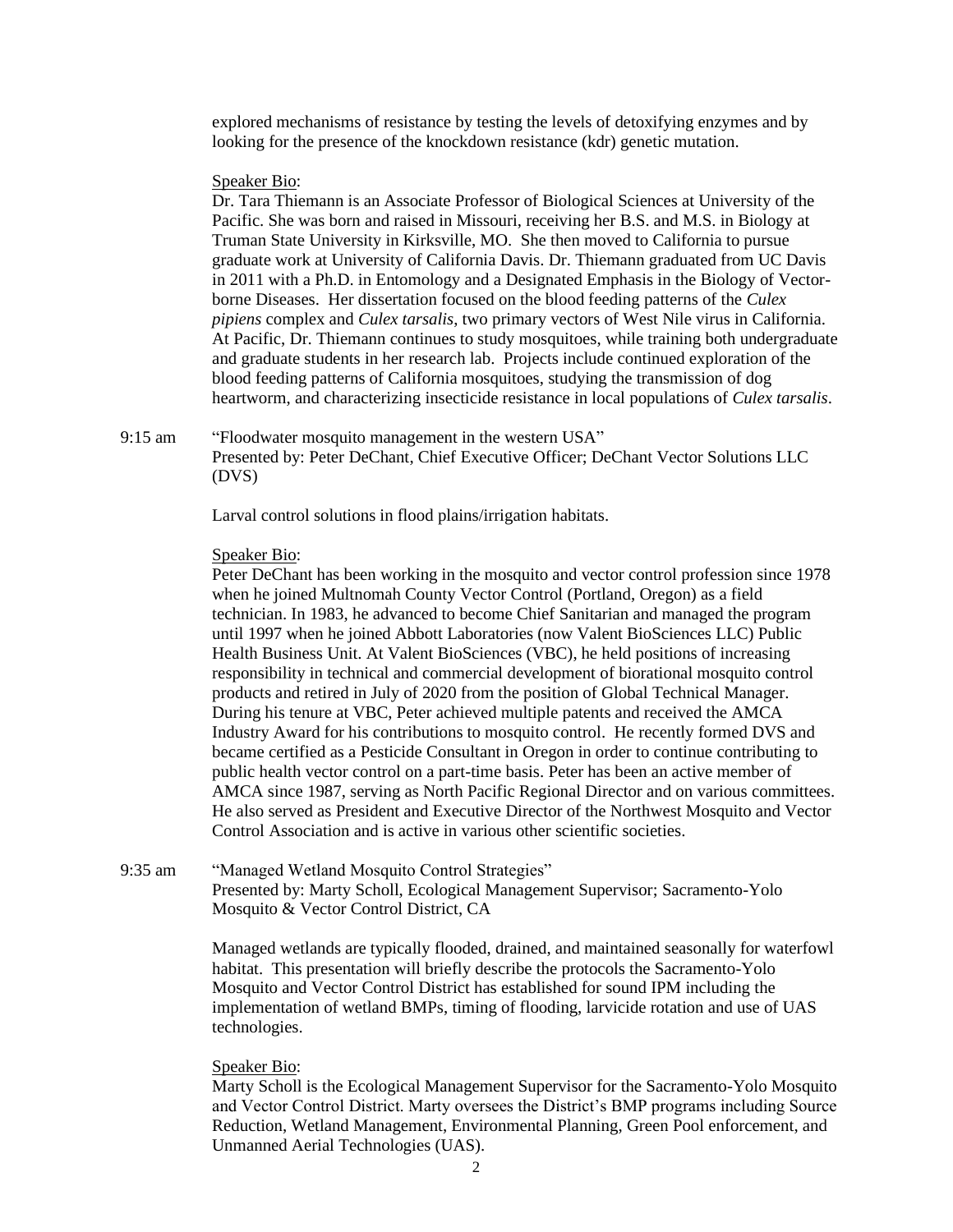| 9:50 am  | <b>Break</b>                                                                                                                                                                                                                                                                                                                                                                                                                                                                                                                            |
|----------|-----------------------------------------------------------------------------------------------------------------------------------------------------------------------------------------------------------------------------------------------------------------------------------------------------------------------------------------------------------------------------------------------------------------------------------------------------------------------------------------------------------------------------------------|
| 10:00 am | "Challenges of mosquito control in flood irrigated habitat"<br>Presented by: Matt Hutchinson, District Manager; Baker Valley Vector Control District,<br><b>OR</b>                                                                                                                                                                                                                                                                                                                                                                      |
|          | This presentation will cover the methods Baker Valley Vector Control District uses to<br>control mosquitoes in flood irrigated pastures & hay fields. It will discuss the ways the<br>district applies products to control mosquitoes, working with landowners to control<br>mosquitoes more effectively, operational challenges the district faces, and future plans to<br>improve control efforts.                                                                                                                                    |
|          | Speaker Bio:<br>Mr. Hutchinson has been the Manager for Baker Valley Vector Control District in Baker<br>City, OR since 2013. He started in mosquito control with Union County Vector Control<br>District in La Grande, OR, where he was a Seasonal Field Technician for 3 seasons. He is<br>currently the President for the Oregon Mosquito & Vector Control Association and Oregon<br>State Representative for the Northwest Mosquito & Vector Control Association.                                                                   |
| 10:15 am | "Surveillance and Control Strategies for Aedes squamiger in the Coastal Region of<br>Northern CA"<br>Presented by: Erik Engh, Environmental Biologist; Marin/Sonoma Mosquito and Vector<br>Control District, CA                                                                                                                                                                                                                                                                                                                         |
|          | We will report on the Marin/Sonoma Mosquito and Vector Control District's strategy for<br>controlling this problematic species, including surveillance, timing of applications,<br>materials/equipment used, source reduction work and use of GIS technology.                                                                                                                                                                                                                                                                           |
|          | Speaker Bio:<br>Eric Engh has worked for Marin/Sonoma Mosquito and Vector Control District since 2007<br>in a variety of capacities including Education/Outreach, Insect Identification, and currently<br>as Environmental Biologist. Erick has a master's degree from the University of Florida in<br>Entomology.                                                                                                                                                                                                                      |
| 10:30 am | "Enough of these Anopheles!"<br>Presented by: Stephen Ingalls, Field Supervisor; Benton County Mosquito Control, WA                                                                                                                                                                                                                                                                                                                                                                                                                     |
|          | The unique phenomenon of water stargrass in the Yakima River. Water stargrass creating<br>habitat for Anopheles freeborni. Significant increase in Anopheles mosquitoes in CO2<br>traps. Solutions attempted: VectoBac GS applied by air (limited basis in test area),<br>VectoBac 12 AS applied by hand sprayer from a kayak (limited basis in test area), and<br>changes in river level. Coordination with other governmental agencies to secure funding<br>for a harvester to remove the stargrass from the river in selected areas. |
|          |                                                                                                                                                                                                                                                                                                                                                                                                                                                                                                                                         |

# Speaker Bio:

Steve Ingalls is the current Field Supervisor with Benton County Mosquito Control District and has been involved in public health specializing in mosquito control for 40 years with experience in all aspects of mosquito control including mosquito biology and control utilizing ground and aerial applications of mosquito larvicides and adulticides. Also well versed in administration of mosquito control programs. He is the former Manager of Benton County Mosquito Control District in West Richland, Washington and Yakima County Mosquito Control District in Yakima, Washington. Previous positions with Benton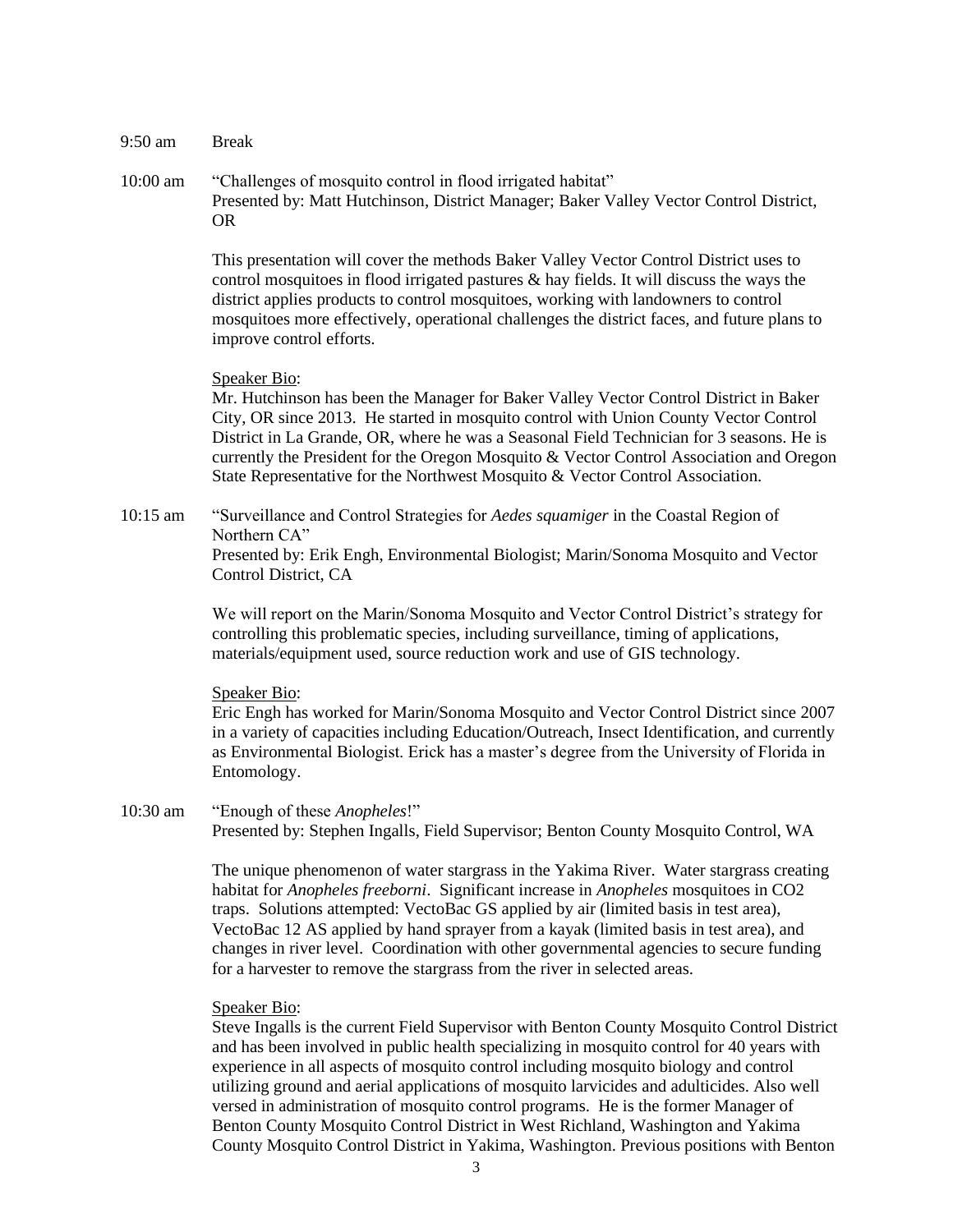County include, Control Operator, Field Supervisor/Chief Pilot and Manager. Steve was a former employee of Clarke Mosquito Control in various positions including, Control Consultant, Distributor Coordinator and Regional Manager. In addition, Steve was a former employee of Valent BioSciences in the position of Technical Sales Specialist.

10:45 am "Placer Mosquito & Vector Control District's UAS program" Presented by: Jacob Hartle, Operations Manager and Scott Schon, Lead Vector Control Technician; Placer Mosquito Abatement District, CA

### Speaker Bio:

Jacob Hartle, Operations Manager at Placer MVCD, has over 10 years of experience in mosquito and vector control in both the private and public sectors. During this time, he has worked on product development, the calibration and characterization of pesticide application equipment ranging from backpack sprayers to aircrafts and currently manages both surveillance and field operations teams. All his work is dedicated to keeping the public safe from mosquito borne diseases.

### Speaker Bio:

Scott Schon, Lead Vector Control Technician, and one of the Unmanned Aircraft Systems (UAS) Operators for Placer Mosquito and Vector Control District, has over 10 years of experience in mosquito control, including work in Fisheries, as well as the District's UAS Program. He has played a key role in integrating and evaluating UAS technology in mosquito control for the last 4 years.

11:05 am "Technical Challenges and Solutions for Low Rate Applications" Presented by: Banugopan Kesavaraju, PhD., Global Technical Manager, Valent BioSciences, LLC

> Technical challenges of delivering low rate applications with consistency and the solutions to those equipment challenges.

### Speaker Bio:

Dr. Kesavaraju holds a Doctoral degree in Biology specializing on invasion biology of *Aedes albopictus* from Illinois State University and is currently working with Valent Biosciences as Technical Manager managing field research for both new and existing products. Before joining Valent Biosciences, he worked at Salt Lake City Mosquito Abatement as an Assistant Manager overseeing laboratory and operational control. His postdoctoral training was with Rutgers University aiding in research on *Aedes albopictus* operational control.

11:20 am "From Skeptic to True Believer" Presented by: Andrew Sage, Franklin County Mosquito Control, WA

Drone applications of MetaLarv SP-T for larval control in wetlands

# Speaker Bio:

Andrew Sage has 9 years of experience with Franklin County MCD. Starting out as a field technician for 4 of those years, then becoming a full time member of FCMCD, controlling and managing FCMCD's immense wetlands In 2019 FCMCD considered the use of drones to supplement a rising cost in aerial application with traditional fixed wings, by implementing their own Aerial Operations Unit with the use of UAV's. FCMCD Director Dave Dorsett and Andrew created FCMCD's Aerial Unit, which became fully operational in 2020; Andrew is the Lead Unmanned Aerial Systems (UAS) Pilot in Control (PIC).